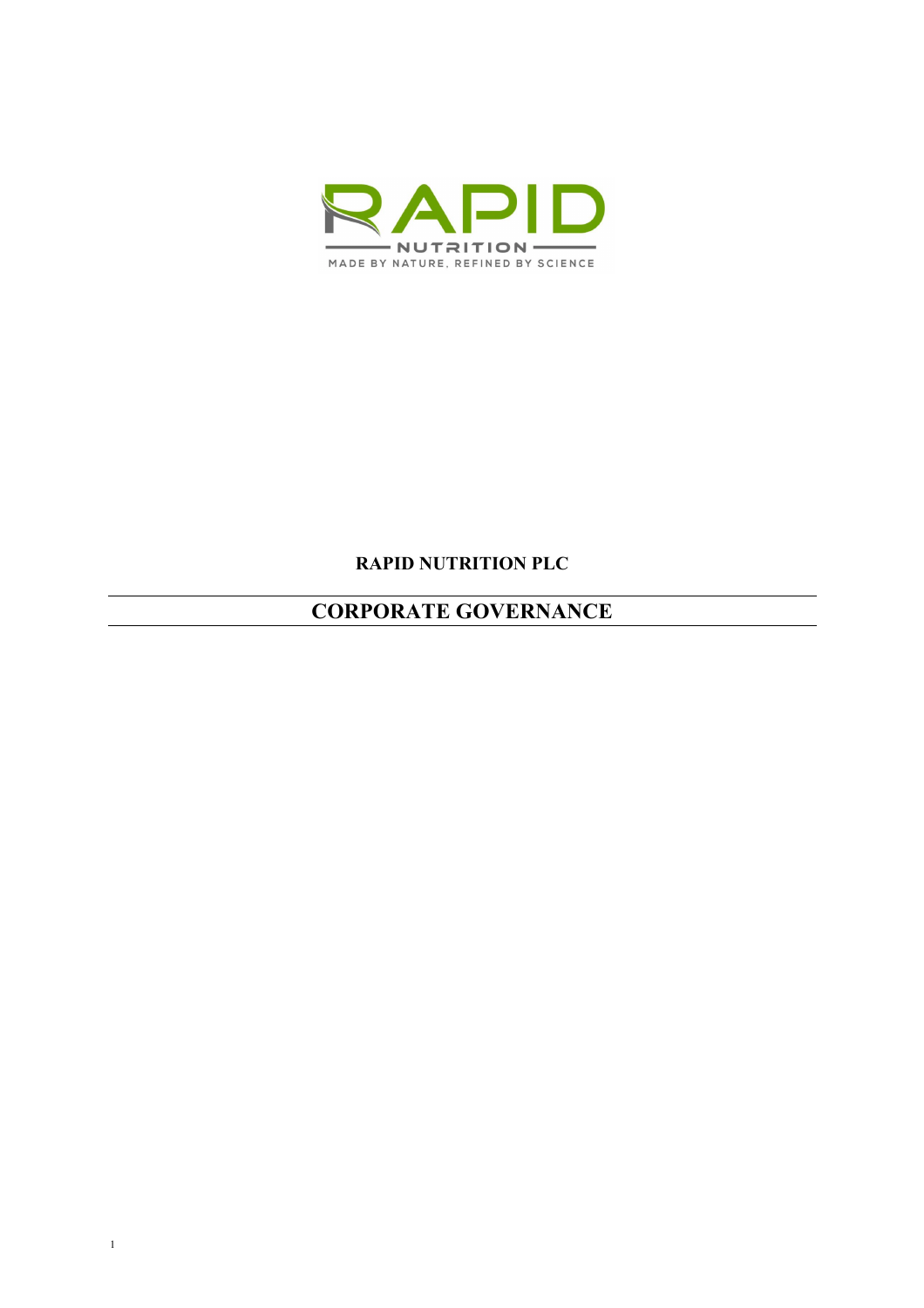# **CONTENTS**

ACCOUNTING PRINCIPLES BUSINESS OF THE GROUP

- Company Information
- Board of Directors and Management
- Shareholders and Related Party Transactions
- Description of the share capital and the shares

TAXATION

GLOSSARY OF TERMS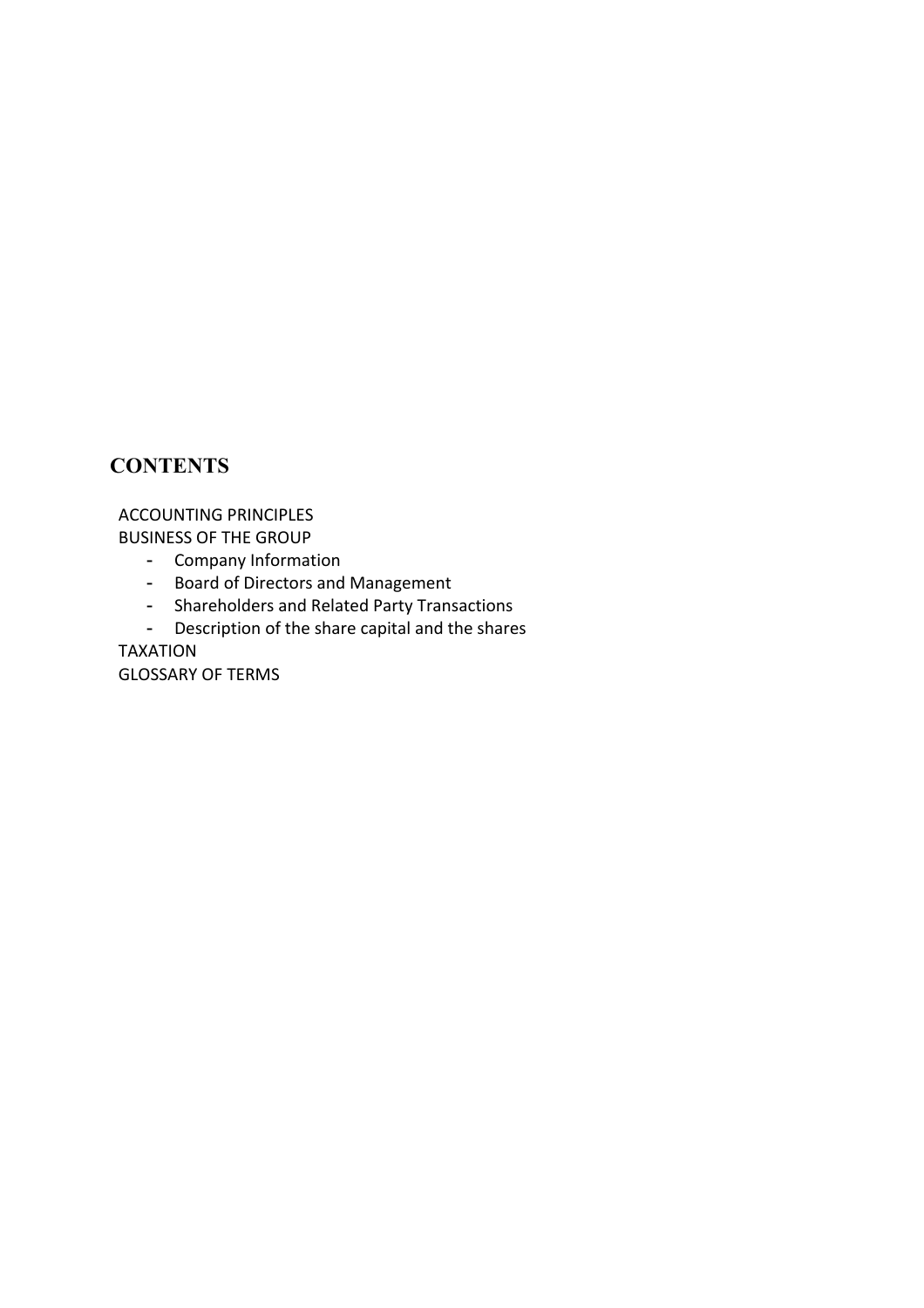## **Accounting Principles**

The financial information of the Company contained in this document is prepared in accordance with the International Financial Reporting Standards (**IFRS**) as adopted by the European Union and with those parts of the Companies Act 2006 of the United Kingdom applicable to companies reporting under IFRS.

## **1. BUSINESS OF THE GROUP**

#### **1.1. Overview**

Rapid Nutrition PLC ("the Company") was incorporated to act as a holding company for Rapid Nutrition Pty Ltd and the Rapid Nutrition business. Rapid Nutrition Pty Ltd, became a wholly owned subsidiary of the Company on 24 July 2012 and is the main operating entity in the Group.

The Company has also incorporated a non-operating wholly owned subsidiary in Canada in 2019 under the name Rapid Nutrition Canada Inc. The purpose of this was to obtain CDS Eligibility for its Common Shares. CDS Clearing offers the New York Link and DTC Direct Link services to transact Canada-U.S. cross-border settlements and to provide custody services for U.S.-based securities via DTC. Shares that are CDS eligible often increase trading volume. In addition, CDS eligibility addresses the issue that many US firms have that prohibit trading in shares that are not either CDS or DTC eligible. As Rapid Nutrition moves forward with its business plans, CDS eligibility will extend its reach to a broader audience of investors, both in North America and internationally and further support its shareholders.

48% of Rapid Nutrition Science Pty Ltd which was incorporated on the 28 April 2020 to hold any new intellectual property developed by the Naturopath, Ruth Kendon.

## **COMPANY INFORMATION**

## **1.2. General Information**

1

#### **1.2.1 Name, Registered Office, Location**

The name of the Company is Rapid Nutrition PLC. The Company's the registered address is Kemp House 152-160 City Road London EC1V 2NX, United Kingdom and the Company's head office is located at 40-46 Nestor Drive, Meadowbrook QLD 4131, Australia.

The whole business of the Company is operated through its subsidiary Rapid Nutrition Pty Ltd, 40-46 Nestor Drive, Meadowbrook QLD 4131, Australia.

#### **1.2.2 Incorporation, Duration**

The Company was incorporated in England and Wales on 11 January 2012 under the name Rapid Nutrition PLC. The Company exists since its incorporation and its duration is not limited.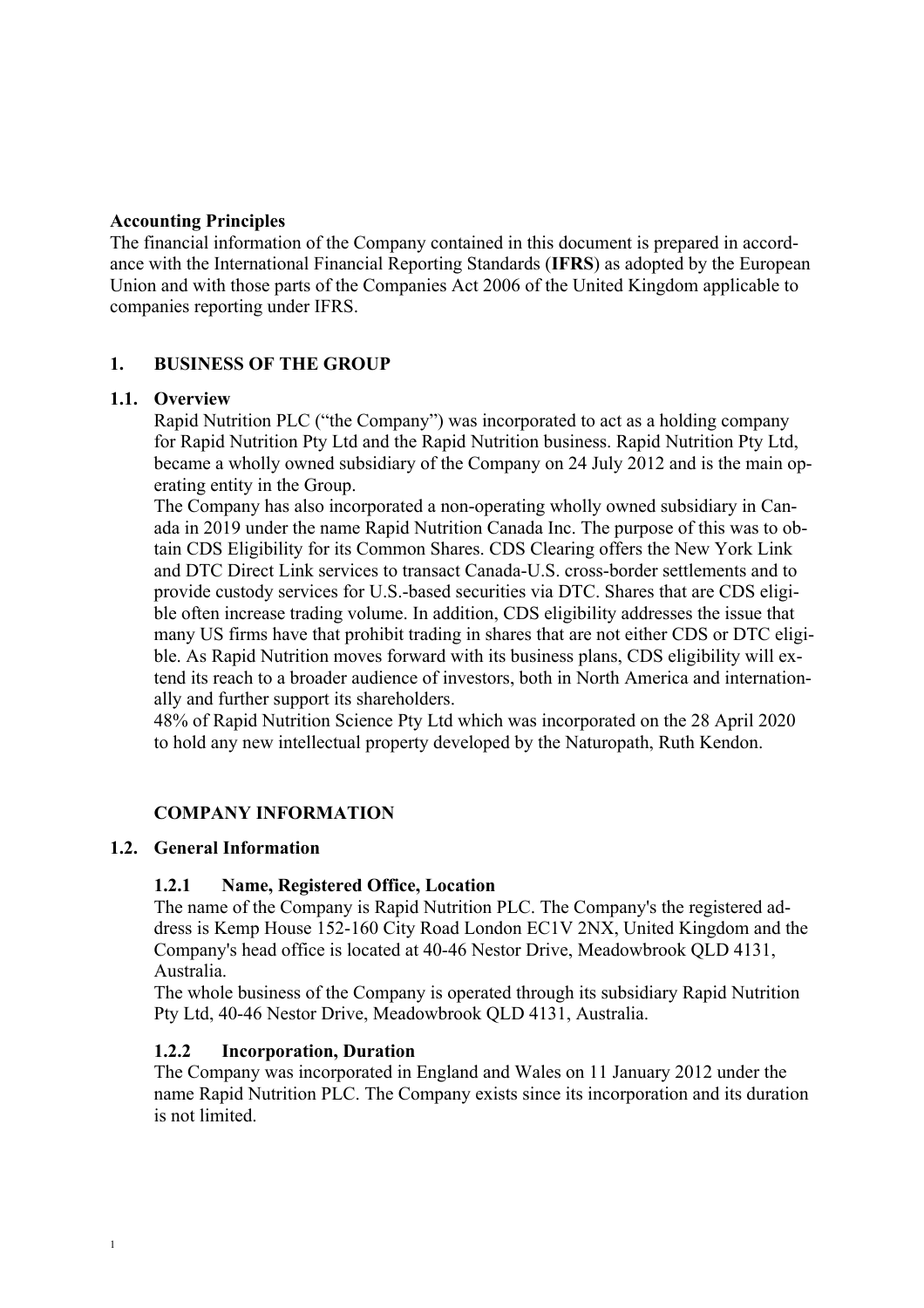# **1.2.3 System of Law, Legal Form**

The Company is a public limited company (PLC) incorporated under the laws of England and Wales and operating pursuant to the UK Companies Act 1985 (as amended) and the Companies Act 2006 (Act).

# **1.2.4 Purpose**

The laws of England and Wales require companies to specify their nature of business according to the standard industrial classification of economic activities (UK SIC Code) when filing with Companies House, which is the United Kingdom's registrar of companies.

The Company business purpose and activities are included under the UK SIC Code 21100 "Manufacture of basic pharmaceutical products" which includes provitamins, vitamins and their derivatives (manufacture) as well as mineral and pharmaceutical nutritional ingredients for food and feeding stuff (manufacture).

# **1.2.5 Register**

The Company is registered through Companies House, United Kingdom since its incorporation under the company number 7905640.

# **1.2.6 Group Structure**

Rapid Nutrition PLC ("the Company") was incorporated to act as a holding company for Rapid Nutrition Pty Ltd and the Rapid Nutrition business. Rapid Nutrition Pty Ltd, became a wholly owned subsidiary of the Company on 24 July 2012 and is the main operating entity in the Group.

The Company has also incorporated a non-operating wholly owned subsidiary in Canada in 2019 under the name Rapid Nutrition Canada Inc. The purpose of this was to obtain CDS Eligibility for its Common Shares. CDS Clearing offers the New York Link and DTC Direct Link services to transact Canada-U.S. cross-border settlements and to provide custody services for U.S.-based securities via DTC. Shares that are CDS eligible often increase trading volume. In addition, CDS eligibility addresses the issue that many US firms have that prohibit trading in shares that are not either CDS or DTC eligible. As Rapid Nutrition moves forward with its business plans, CDS eligibility will extend its reach to a broader audience of investors, both in North America and internationally and further support its shareholders.

48% shareholding in Rapid Nutrition Science Pty Ltd which was incorporated on the 28 April 2020 to hold any new intellectual property developed by the Naturopath, Ruth Kendon.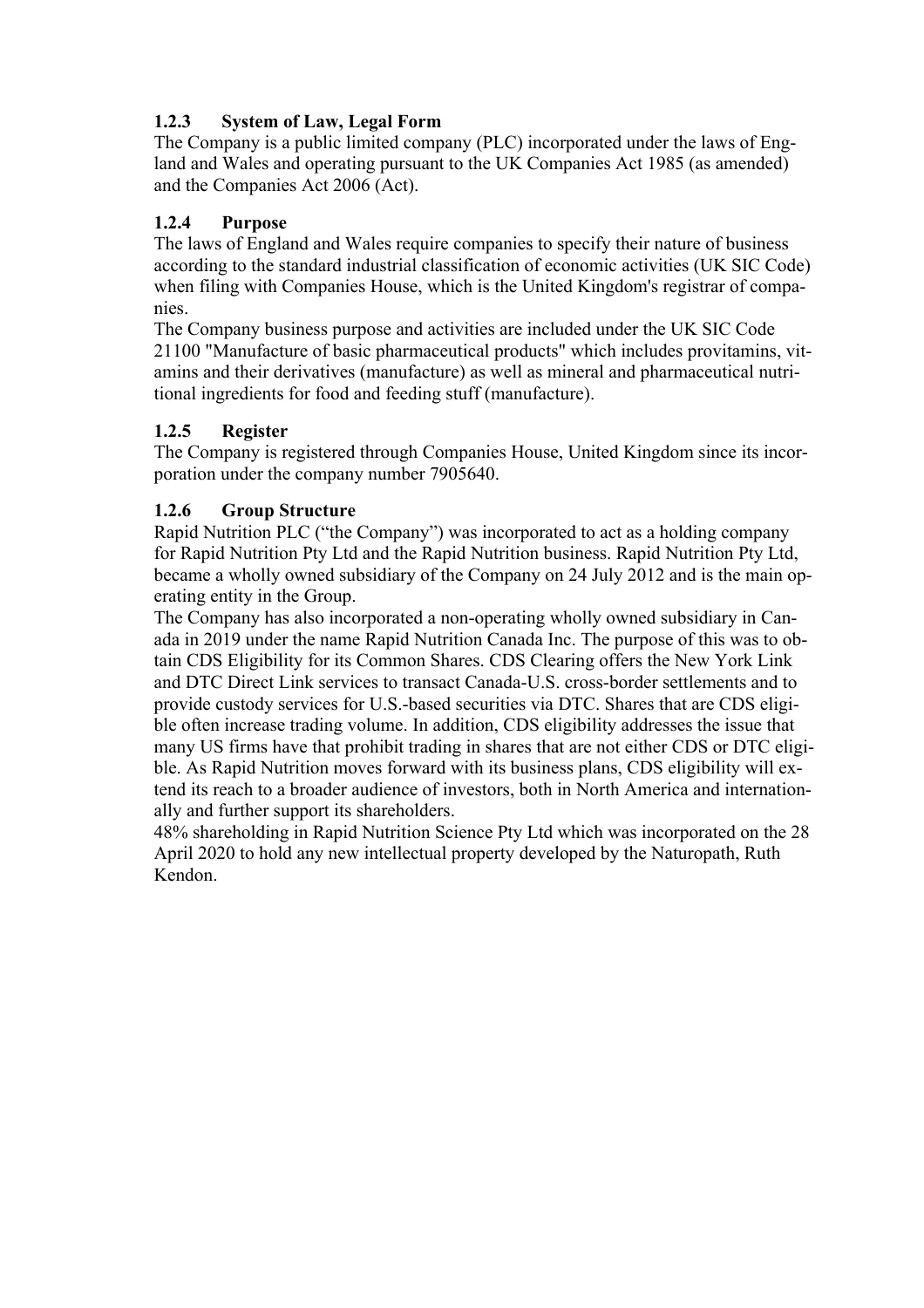

1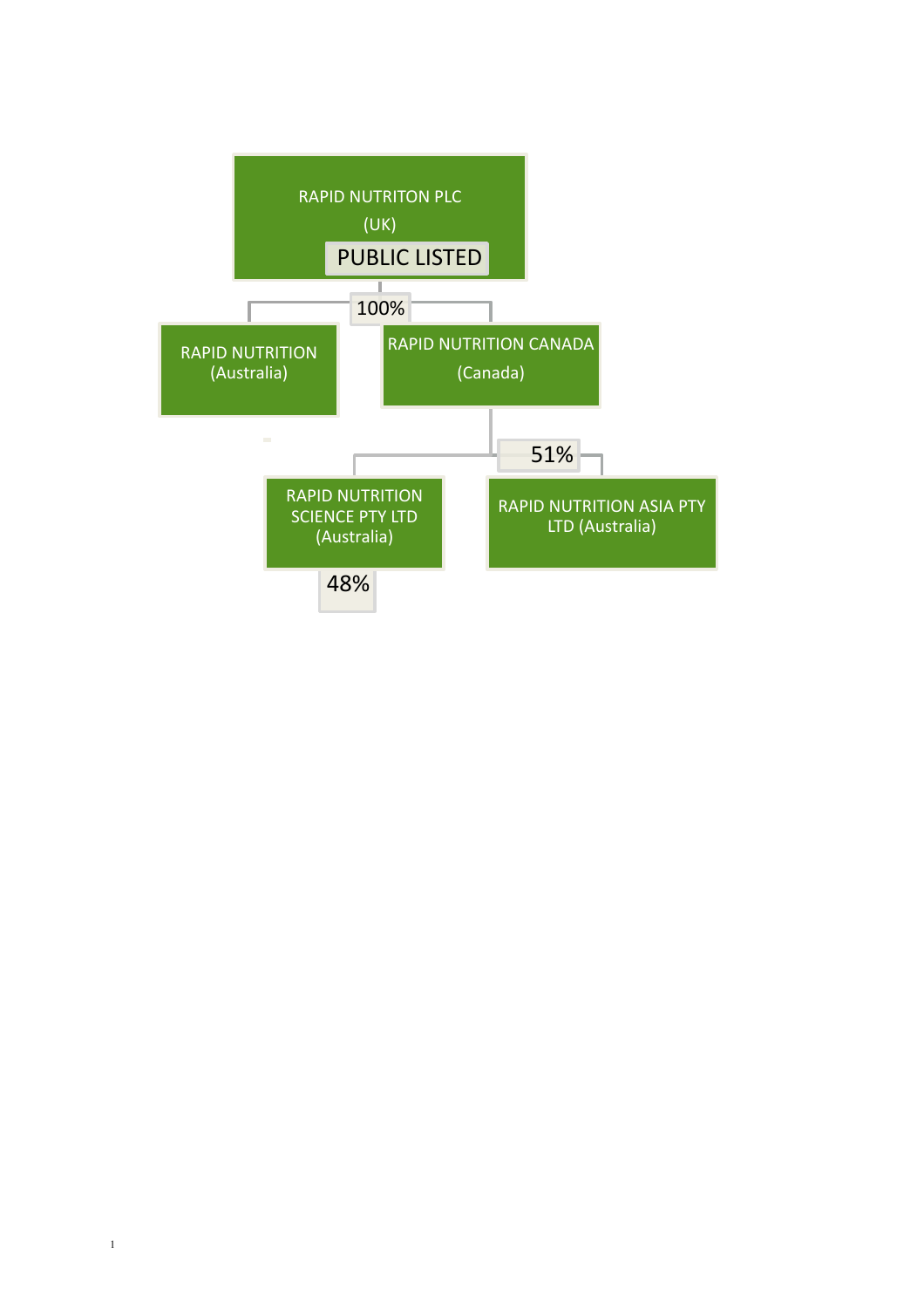## **BOARD OF DIRECTORS AND MANAGEMENT**

#### **1.3. In General**

The Company is a public limited company (PLC) incorporated under the laws of England and Wales.

The corporate bodies of a PLC under the laws of England and Wales consist of a Board of Directors and any committees to which the Board of Directors choose to delegate their powers.

The respective rights and responsibilities of these bodies are set forth in the Companies Act 2006, the Company's Articles of Association and any terms of reference of the committees.

The board of directors of a PLC is responsible for the management of the company's business. Each director, and the board of directors as a whole, owes duties to the company. These duties are: To act within their powers; to promote the success of the company; to exercise independent judgment; to exercise reasonable care, skill and diligence; to avoid conflicts of interest; not to accept benefits from third parties; and to declare interests in any proposed transactions or arrangements with the Company.

English company law does not distinguish between a management board and a supervisory board. The directors can either be executive or non-executive members but all owe the same statutory duties to the company.

## **1.4. Board of Directors**

#### **1.4.1 General**

According to Articles 82 and 83 of the Company's Articles, Directors are appointed by ordinary resolution of the shareholders or by a decision of the directors. As a matter of best practice, the directors of the Company rotate for re-election at each Annual General Meeting of the Company, although this is not required under the Company's articles of association. The Company is required to have a minimum of two directors. There is no distinction drawn between executive and non-executive directors under the laws of England and Wales. Any person occupying the position of director, by whatever name called, will considered to be a director.

Currently, the Company's Board of Directors consists of three members.

#### **1.4.2 Members of the Board of Directors**

#### **Simon St Ledger, executive Director and CEO (Nationality: Australian)** Appointed to office: 11 January 2012

Simon St Ledger has been a personal trainer and dietary consultant, and an advisor to numerous health clubs and organisations. In the two decades that he has been in the industry, Simon St Ledger has amongst other things managed national fitness equipment suppliers, and was chiefly responsible for the establishment of the Australian National Weight Loss Clinic.

Simon St Ledger was named a finalist for the 2012 Brisbane Young Entrepreneur Award. Simon St Ledger also made the Subsidiary worthy of the 2013 Premier of Queensland's Export Award in the Health and Biotechnology category. This recognition earned the Subsidiary a place in the national finals of the 51st Australian Government Export Awards, representing Queensland in the small business category.

**Shayne Kellow, non-executive Director (Nationality: Australian)**

Appointed to office: 13 October 2017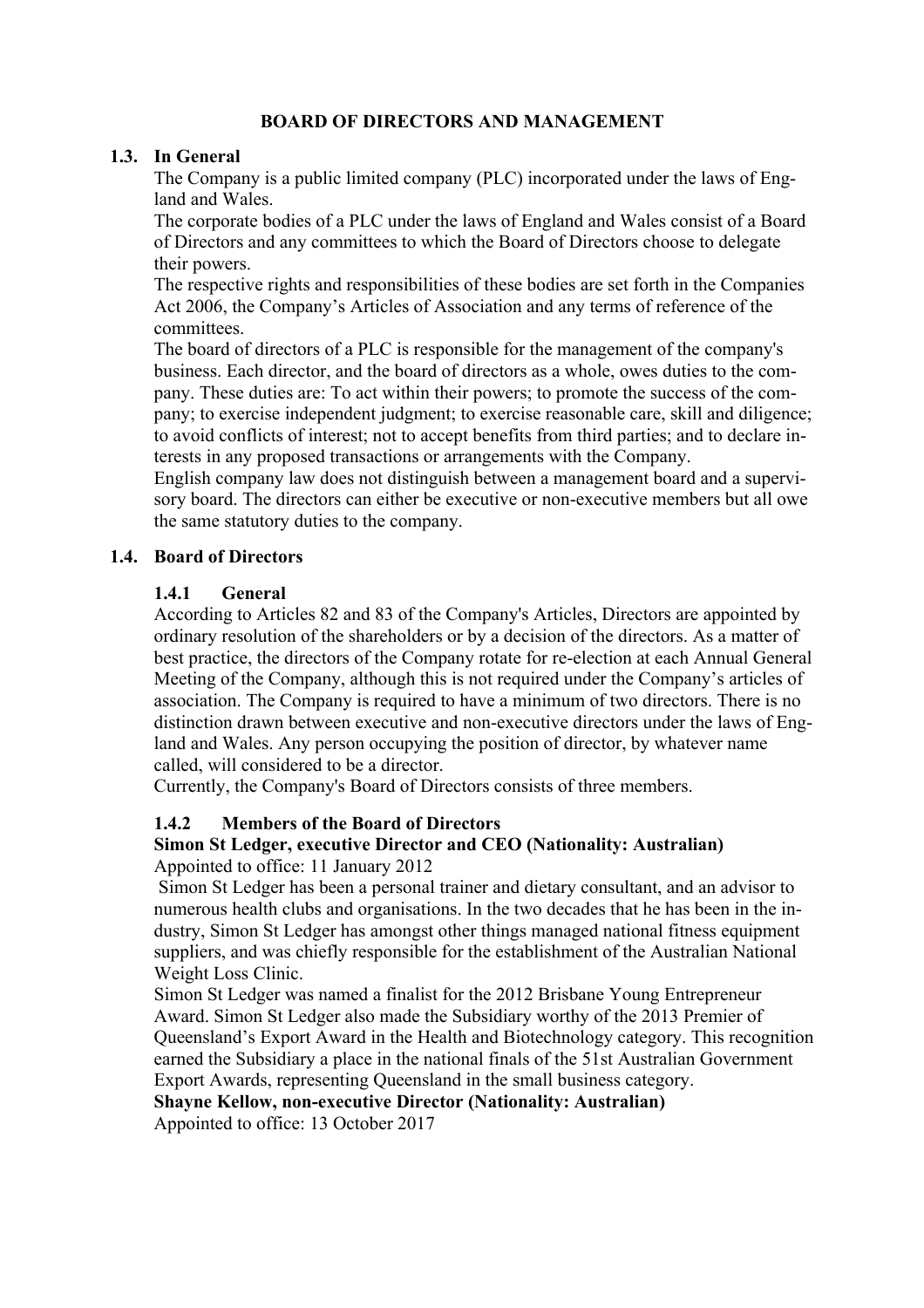Shayne Kellow has over twenty-five years of experience in institutional and business development, corporate finance and international sales. He has experience, establishing global distribution networks within the healthcare industry, in particular in South-East Asia, Middle East and the Americas. Previous roles of Shayne Kellow include Business Operations Manager of the Australian Business Development Centre which involved mentoring and advising Business Startup for over 250 new businesses. Further, he was the Founding Director of Elmore Oil, a successful healthcare company manufacturing and distributing natural lotions with therapeutic benefits to over 12 countries. **Vesta Vanderbeken, non-executive Director (Nationality: Australian)**

Appointed to office: 27 July 2018

Ms Vanderbeken has had over two decades of investment banking and corporate finance experience across various industries, including diversified industrials, consumer services, infrastructure, power, utilities, telecommunications, entertainment and agriculture. Vesta has held senior roles in Investment, Institutional and Corporate Banking with the Australia and New Zealand Banking Group Limited, ANZ Investment Bank and worked on some of the largest institutional and project finance deals in Australia. Vesta has a Bachelor of Applied Economics degree from the University of South Australia, a Graduate Diploma in Applied Finance and Investments from the Financial Services Institute of Australia and completed studies in entrepreneurship at Stanford University.

## **1.4.3 Committees**

As envisaged by the UK Corporate Governance Code, which is not statutory law but a set of principles that represent good corporate governance practice and has been widely adopted by UK companies, the Board has established Audit, Remuneration, Nomination and Disclosure Committees.

**Audit Committee**: The Audit Committee has responsibility for, among other things, the monitoring of the financial integrity of the financial statements of the Group and the involvement of the Group's auditors in that process. It focuses in particular on compliance with accounting policies and ensuring that an effective system of internal financial controls is maintained. The ultimate responsibility for reviewing and approving the annual report and accounts and the half-yearly reports remains with the Board. The Audit Committee will normally meet at least three times a year at the appropriate times in the reporting and audit cycle.

The terms of reference of the Audit Committee cover such issues as membership and the frequency of meetings, together with requirements for quorum and notice procedure and the right to attend meetings. The responsibilities of the Audit Committee covered in the terms of reference are: external audit, internal audit, financial reporting and internal controls and risk management. The terms of reference also set out the authority of the committee to carry out its responsibilities. The Audit Committee's terms of reference require that it comprise two or more independent non-executive Directors, and at least one person who is to have significant, recent and relevant financial experience.

The Audit Committee currently comprises two members being independent non-executive Director, and independent non-executive adviser. The committee is chaired by the non-executive director.

The ultimate responsibility for reviewing and approving the annual report and accounts and the half-yearly reports will remain with the Board.

**Remuneration Committee**: The Remuneration and Nomination Committee has responsibility for considering and making recommendations to the Board in respect of appointments to the Board, the Board committees and the chairmanship of the Board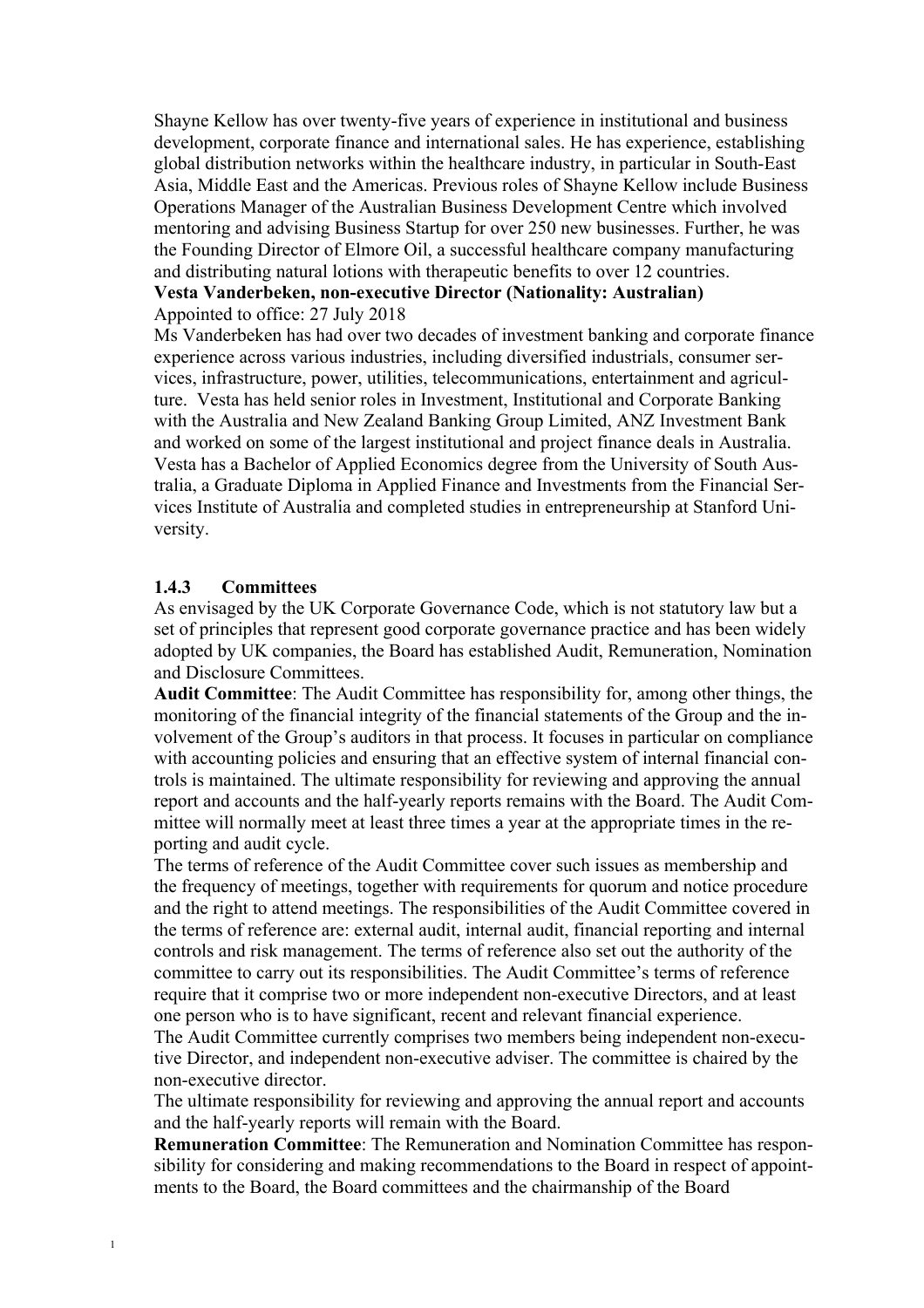committees. It is also responsible for keeping the structure, size and composition of the Board under regular review, and for making recommendations to the Board with regard to any changes necessary.

The responsibilities of the Remuneration and Nomination Committee covered in its terms of ref-erence include: review of the Board composition; appointing new Directors; reappointment and re-election of existing Directors; succession planning, taking into account the skills and exper-tise that will be needed on the Board in the future; reviewing time required from non-executive directors; determining membership of other Board committees; and ensuring external facilitation of the evaluation of the Board. The Committee is further responsible for the determination of the terms and conditions of em-ployment, remuneration and benefits of each of the Chairman, executive Directors, members of the executive and the company secretary, including pension rights and any compensation pay-ments, and recommending and monitoring the level and structure of remuneration for senior management and the implementation of share option or other performance-related schemes. The Remuneration and Nomination Committee will meet at least twice a year.

The terms of reference of the Remuneration and Nomination Committee also cover such issues as membership and frequency of meetings, together with the requirements for quorum and no-tice procedure and the right to attend meetings. The responsibilities of the Remuneration and Nomination Committee covered in its terms of reference are: determining and monitoring policy on and setting levels of remuneration; early termination, performance-related pay and pension arrangements; reporting and disclosure of remuneration policy; share schemes (including the annual level of awards); obtaining information on remuneration in other companies; and select-ing, appointing and terminating remuneration consultants. The terms of reference also set out the reporting responsibilities and the authority of the committee to carry out its responsibilities.

The Remuneration and Nomination Committee comprises 2 members; non-executive director and and an independent non-executive adviser. The committee is chaired by non-executive adviser.

**Disclosure Committee**: The Disclosure Committee is responsible for, among other things, helping the Company make timely and accurate disclosure of all information that it is required to disclose under its legal and regulatory obligations. The Disclosure Committee will meet at such times as shall be necessary or appropriate.

The Disclosure Committee's terms of reference deal with such issues as membership and frequency of meetings, together with the requirements for quorum and notice procedure and the right to attend meetings. The responsibilities in the terms of reference of the Disclosure Committee relate to the following: determining the disclosure treatment of material information; identifying insider information; assisting in the design, implementation and periodic evaluation of disclosure controls and procedures; monitoring compliance with the Company's disclosure procedures and share dealing policies; resolving questions about the materiality of information; insider lists; reviewing announcements dealing with significant developments in the Company's business; and considering the requirements for announcements in case of rumors relating to the Company.

The Disclosure Committee comprises the non-executive Director, the independent nonexecutive corporate advisor and the independent non- executive advisor. The Committee is chaired by non-executive corporate advisor

# **1.4.4 Appointed Executive Officers**

English law does not distinguish between a management board and a board of directors with a supervisory function. The directors are responsible for the management of the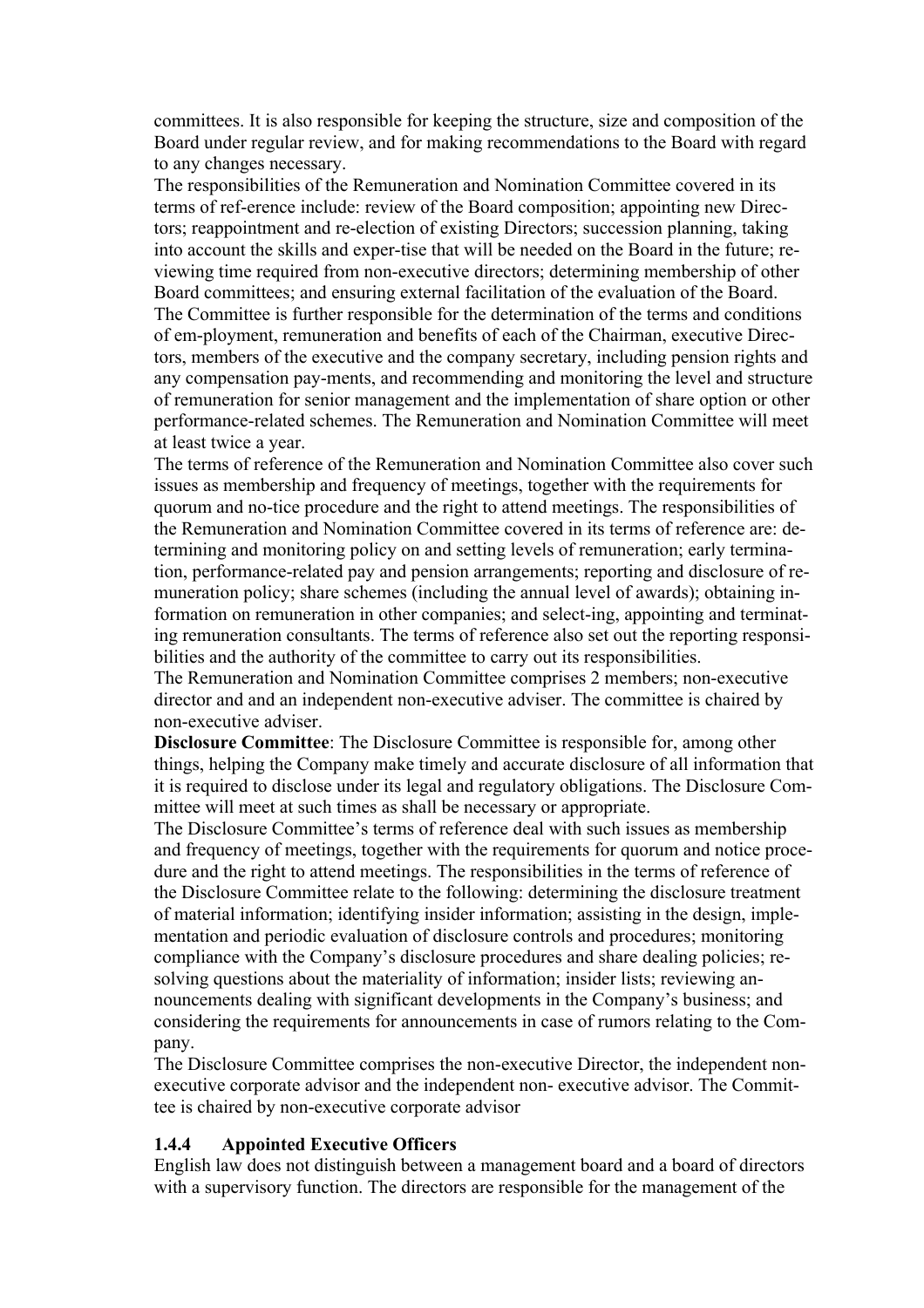company's business. There are executive and non-executive directors. Directors may delegate certain powers and tasks to third parties.

The Company's directors have appointed Michael Zhu as Chief Financial Officer. Michael Zhu has experience working with business of all sizes and industries; he operates his own accounting practice and consulting firm where he specializes in business services and operations, policies and procedures, business planning, financial modeling and valuation, and raising capital. Likewise, Michael Zhu has a wealth of experience using cloud platforms to evolve and customize his accounting and consulting services with the latest technology.

# **1.4.5 Company Secretary**

Public companies governed by the Companies Act are required to appoint a Company Secretary according to section 271 of the Companies Act 2006.

The Company Secretary of the Company is Elemental Company Secretary Limited with its business address at 27 Old Gloucester Street, London WC1N 3AX, United Kingdom. The Company Secretary's general responsibilities are:

- annual compliance services;
- support for the general meeting of the Company;
- drafting of the notice of general meeting;
- drafting of the proxy form, board minutes calling the meeting, chairman's script and ancillary documents;
- ad hoc advice on the proposed resolutions;
- attendance at the meeting in person or by telephone conference;
- drafting of the minutes of the meeting; and
- filing any relevant resolutions with Companies House.

# **1.4.6 Positions held by the Members of the Board of Directors in the last five**

#### **years**

The members of the Board of Directors of the Company have not been, during the last five years or currently are, members of the administrative, management or supervisory bodies under company law, or partners, of any other listed and major companies.

#### **1.4.7 Business Address**

The business address of all three members of the Board of Directors and the Chief Financial Officer is 40-46 Nester Drive, Meadowbrook Qld 4131, Australia.

#### **1.5. Compensation,Ownership of Shares and Option Rights in the Company**

The following table shows the number of Shares and option rights in the Company held directly or indirectly by individual members of the Board of Directors and the Chief Financial Officer of the Company. The applicable percentage ownership is based on 67,005,935 Shares outstanding.

|                                       | No. of<br>Shares <sup>1</sup> | <b>Voting</b><br>Rights $(\% )$ | Number of<br>options <sup>1</sup> |
|---------------------------------------|-------------------------------|---------------------------------|-----------------------------------|
| Simon St Ledger                       | 2,448,458                     | 3.65%                           |                                   |
| Vesta Vanderbeken                     | 100,000                       | 0.149%                          |                                   |
| Shayne Kellow                         | 272,022                       | 0.46%                           |                                   |
| Michael Zhu (Chief Financial Officer) |                               |                                 | $\theta$                          |
| <b>Total</b>                          | 2,820,480                     | 4.124%                          | 0                                 |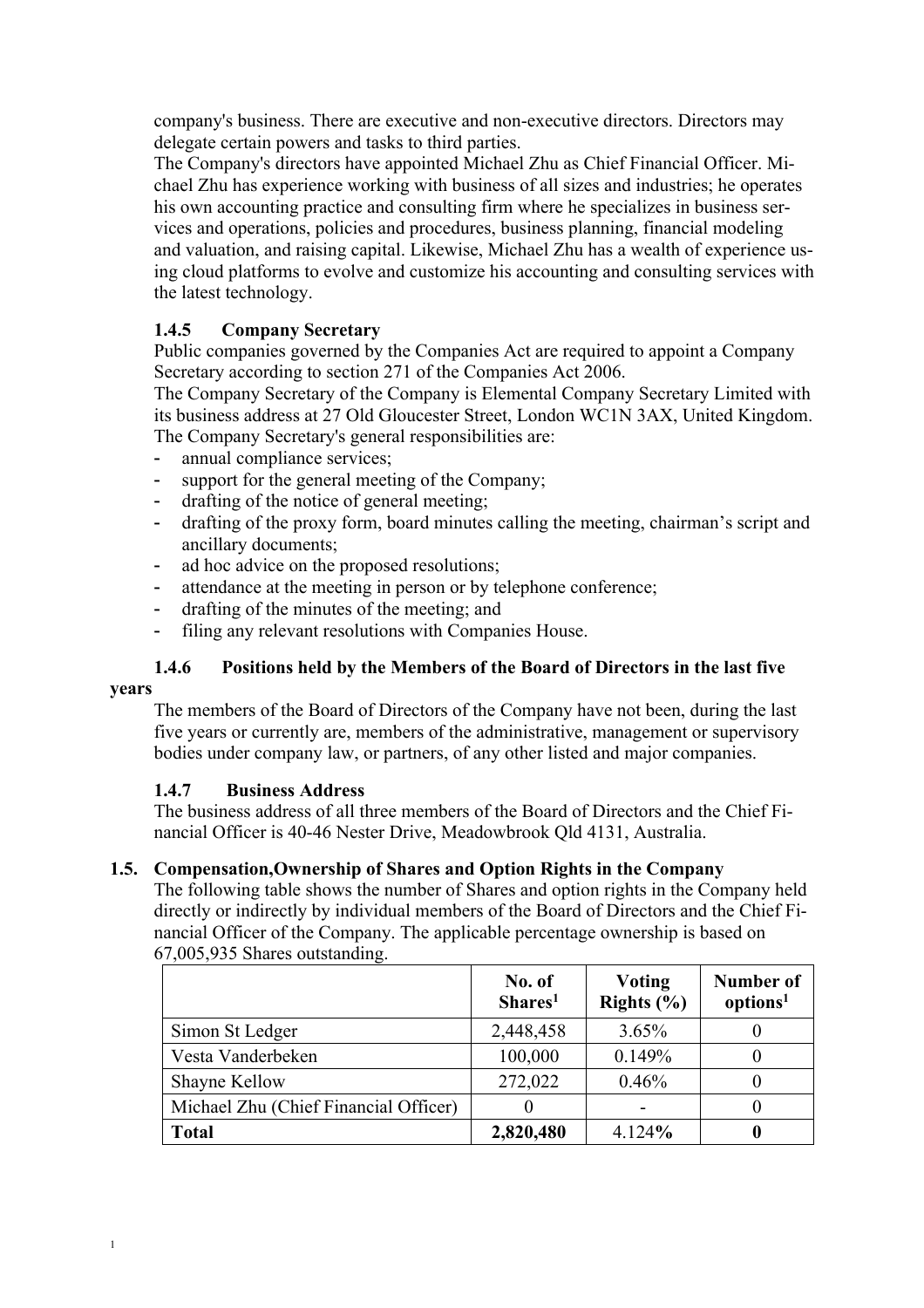## **Compensation:**

The Remuneration committee review the Executive and Non-Executive Director salaries and fees each year. Adjustments are made to reflect the comparative fees paid to a band of similar sized listed companies**.** 

The Group operates on a strictly 'capital efficient' approach and therefore directors remuneration has been based on conservative market matching rates each year in order to act in the best interest of the Company during the Company's growth phase.

Simon St Ledger's employment terms, as formalized by board resolution and contract, dated 1st July 2019 which specifies a salary of AUD\$165, 000 per annum. A car allowance up to AUD\$1000 per month and the required Super/pension payments at 9.5% per annum. The director will also be entitled to an executive bonus which shall not exceed 10% of remuneration and determined at the sole discretion of the board.

Shayne Kellow has been provided with the use of a vehicle owned by the consolidated entity for their personal use. Mr Kellow's vehicle was acquired in a prior period for AUD\$50,459

Vesta Vanderbeken's was provided with relevant contract that has been executed prior to the appointment. The fee payable for carrying out her duties is an annual gross amount of AUD\$21,680.

## **1.6. Employee Participation Program**

The Company has no employee participation programs in place.

## **1.7. Statutory and Group Auditor**

The existing auditing mandate was assumed by Elderton Audit Pty Ltd Level 2, 267 Georges Terrace, Perth WA 6000, Australia. Elderton Audit Pty Ltd (formely known as Greenwich & Co Audit Pty Ltd) was the Company's auditor for the last three financial years. Elderton Audit Pty Ltd is also the auditor of the Company's Subsidiary.

## **SHAREHOLDERS AND RELATED PARTY TRANSACTIONS**

#### **1.8. Major Shareholders**

Since its Listing at Euronext Growth Paris on 22 June 2021, the Company has adopt Euronext Growth Market Rules 4.3.1 Disclosure of certain events for Issuers of equity securities and equivalent securities.

Rule 4.3.1 of the Euronext Growth Market Rule Book reads as follows:

Without prejudice to National Regulations, each Issuer of Equity Securities and equivalent Securities (including closed-end funds) shall make public within five (5) Trading Days of becoming aware, any situation where a person, acting alone or in concert, reaches, exceeds or falls below a major holding threshold of fifty percent (50%) or ninety percent (90%) of the capital or voting rights.

As of 23 February 2022, the shareholder base notified to the Company and disclosed consists of the following persons and entities (percentage figures refer to a percentage of voting rights in relation to the voting rights of the Shares published).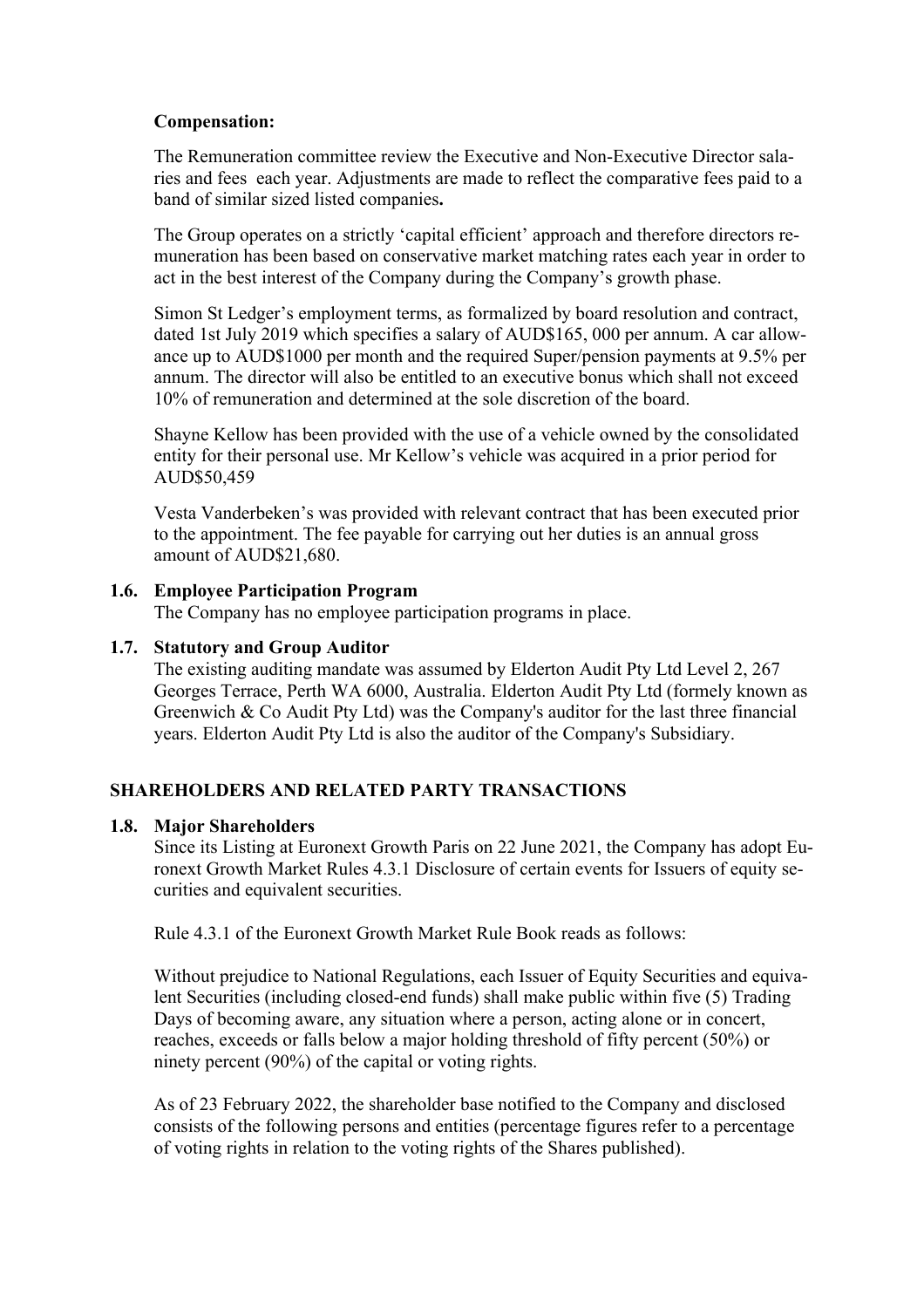| <b>Major Shareholders</b>                                                                                     | No. of Shares/<br>No. of voting rights | <b>Proportion of</b><br>voting rights |
|---------------------------------------------------------------------------------------------------------------|----------------------------------------|---------------------------------------|
| Nice & Green S.A., Nyon 1260, Switzerland                                                                     | 17,429,839                             | 26%                                   |
| Cayman Emerging Manager Platform SPC,<br>Jenepe IPO Capital Fund SP, Grand Cayman<br>KY1-1001, Cayman Islands | 5,021,503                              | 7.49%                                 |
| Alternative Gestion S.A, Hermance, Ge-<br>neva, Switzerland                                                   | 4,000,000                              | 5.96%                                 |
| JBG Corp Pty Ltd, Meadowbrook 4131,<br>Australia(1)                                                           | 3'666'592                              | 5.43%                                 |
| Simon St Ledger, 4131, Meadowbrook,<br>Australia                                                              | 2,448,458                              | 3.65%                                 |

<sup>1</sup> JBG Corp Pty Ltd is an entity connected with Simon St Ledger

The information above is voluntarily provided from the website as of 23 February 2022 and is based on disclosures the Company voluntarily received from third parties. The information presented in the table above is to the best of the Company's knowledge accurate and up to date and subject to change (on short notice).

#### **1.9. Public Purchase Offers**

**Laws of England and Wales:** The Company has been advised that the provisions of the City Code on Takeovers and Mergers (UK Takeover Code) do not apply to the Company as at the date of this document since the directors do not consider that the Company has its place of central management and control in the United Kingdom, the Channel Islands or the Isle of Man. In the event that this changed in the future, the UK Takeover Code would apply to the Company.

**Articles of Association:** The Articles of Association of the Company do not contain any provisions regarding offer obligations. The Company's 'Articles of Association' can be viewed here: *Search Path: rnplc.com>Corporate>Governance*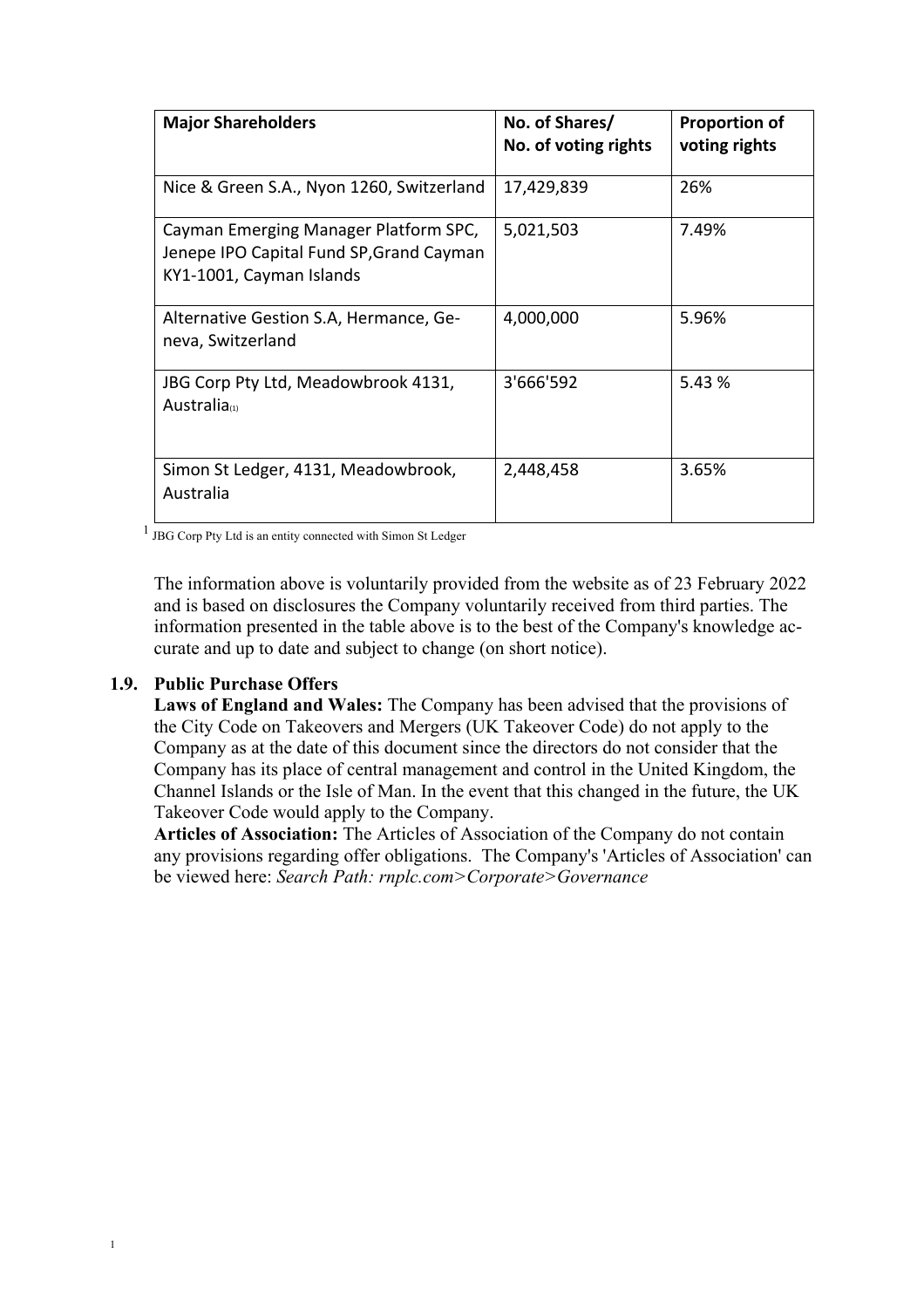# **DESCRIPTION OF THE SHARE CAPITAL AND THE SHARES**

## **1.10. Capital Structure**

## **1.10.1 Issued Capital**

As of 23 February 2022, the Company's issued share capital consists of 67,005,935 ordinary shares of £0.01 each ("**Ordinary Shares**"), carrying one vote each and 23,265,104 deferred shares of £0.99 ("**Deferred Shares**") which do not carry any rights to vote.

#### *Ordinary Share:*

The Shares are fully paid and rank pari passu with each other. The shares have attached to them full voting, dividend and capital distribution (including on winding up) rights; they do not confer any rights of redemption.

## *Deferred Shares:*

The shares carry no right to receive notice of, or to attend, speak or vote at any general meeting: They confer no right to participate in dividends or other distirbutions.

## **1.10.2 Authorized Capital / Authority to allot shares / Pre-emption rights**

English law, provides for an authorization to allot shares and to disapply pre-emption rights as set out below.

Pursuant to section 551 Companies Act 2006, the directors of a company be generally and unconditionally authorised under section 551 of the Companies Act 2006 to exercise all the powers of the Company to allot shares in the Company and to grant rights to subscribe for, or to convert any security into, shares in the Company ("**Rights**") up to an aggregate nominal amount of £775,000.

The directors of the Company shall have the power to allot equity securities (within the meaning of section 560 of the Companies Act 2006) for cash under the authority as if section 561 of the Companies Act 2006 did not apply to the allotment;

This power applies in relation to a sale of treasury shares which constitutes an allotment of equity securities by virtue of section 560(3) of the Companies Act 2006.

The Company be, and it is hereby, generally and unconditionally authorised for the purpose of sections 693 and 701 of the Companies Act 2006 to make one or more market purchases (within the meaning of section 693(4) of the Companies Act 2006) of ordinary shares of £0.01 each in the capital of the Company upon such terms and in such manner as the directors of the Company shall determine, provided that:

- the maximum aggregate number of ordinary shares authorised to be purchased is 11,655,000;
- the minimum price which may be paid for such ordinary shares is  $\text{\pounds}0.01$  per share (exclusive of expenses);
- the maximum price (exclusive of expenses) which may be paid for an ordinary share cannot be more than an amount equal to 105 per cent of the average market value of the ordinary shares for the five business days immediately prior to the day the purchase is made;
- the Company may make a contract or contracts to purchase ordinary shares under this authority prior to the expiry of such authority which will or may be executed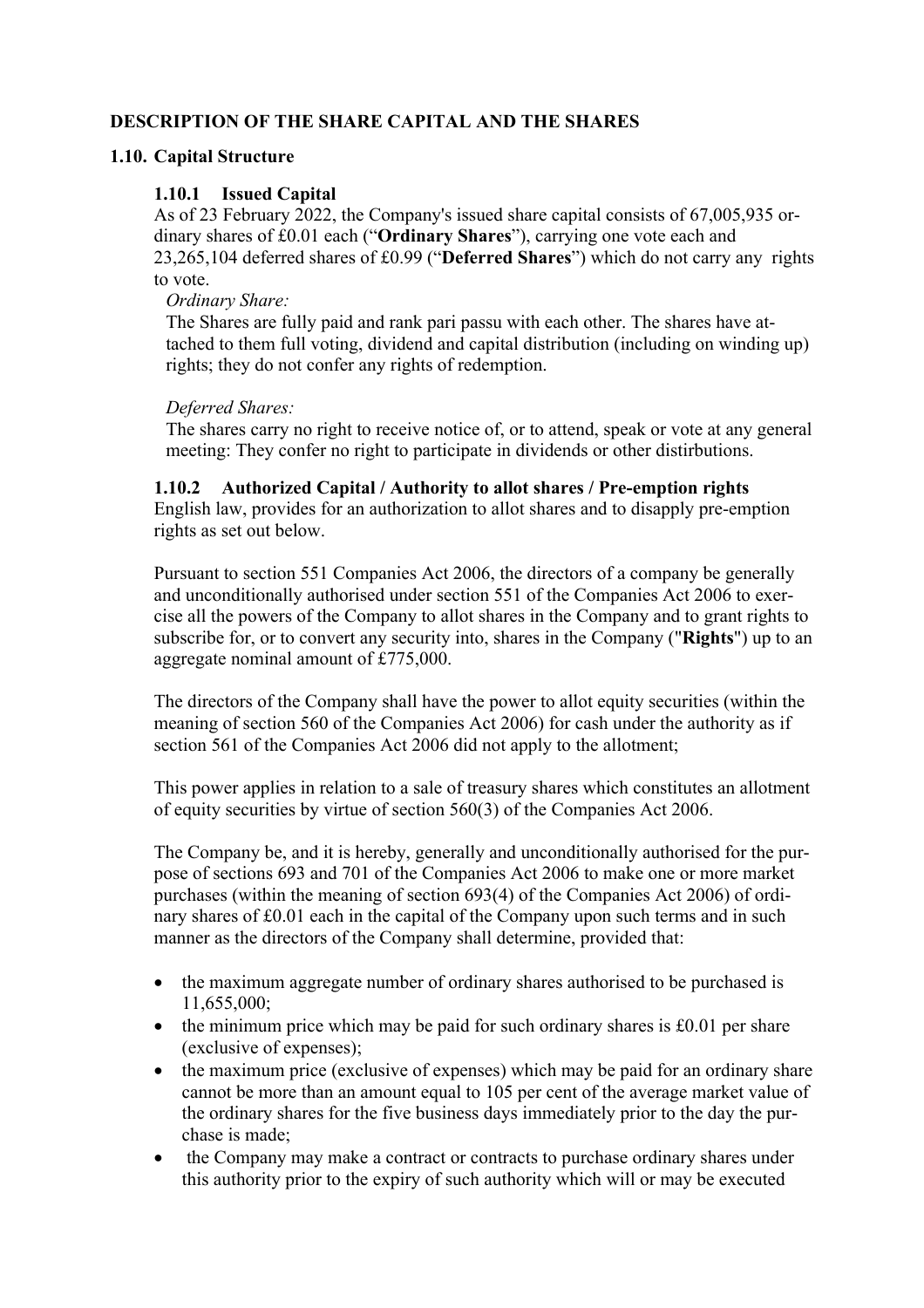wholly or partly after the expiry of such authority and may make a purchase of ordinary shares in pursuance of any such contract or contracts.

## **1.10.3 Conditional Capital**

As of the date of this document the Company has no conditional share capital. For the authorizations of the directors to allot additional shares pursuant ot the law of England and Wales, see section 1.10.2 above.

## **1.11. Clearing Codes**

ISIN is GB00BLG2TX24 and the company's primary listing is on Euronext Growth Market, Ticker Symbol is ALRPD.

## **1.12. Type of Shares, Certification and Form of Shares**

The Company has in issue 67,005,935 ordinary registered Shares with a nominal value of GBP 0.01 each and 670,059.35.

The Shares have been validly created under the Companies Act 2006.

The Shares are partially represented by individual certificates and partially as uncertificated securities. Shares in the form of uncertificated securities are held with CREST and Clearstream. Clearing and settlement with respect to such Shares traded over Euronext Growth Paris occurs typically through Euroclear. CREST is a paperless settlement procedure operated by Euroclear UK & Ireland Limited enabling securities to be evidenced otherwise than by a certificate and transferred otherwise than by a written instrument. CREST is a voluntary system, therefore shareholders of uncertificated Shares have the right under English law to receive and retain physical share certificates from the Company. However, Shares in certificated form cannot be held or traded in CREST. Shareholders who wish to hold their Shares in certificated form would need to withdraw their Shares from CREST in order to clear and settle such Shares through Euroclear, respectively.

A corporate shareholder can hold Shares in CREST directly, provided that it has become a direct CREST member and has the hardware and software to connect directly with CREST, or via a sponsor, a CREST member who offers such services to other companies. An individual shareholder can open an account in his or her name with a stockbroker who is a CREST member, in which case the individual's name remains on the company's register and the individual is the legal and beneficial owner of the securities. Accordingly, the individual receives dividends, corporate action notifications and other documentation directly from the company's registrar and will be able to attend and vote at the meetings of shareholders.

More commonly, the individual transfers his or her securities into a nominee account with a stockbroker or custodian bank acting as nominee for the beneficial owners of the shares. Such a stockbroker or custodian bank is either a direct member of CREST or relies on services of a CREST member. The nominee holds the Shares on behalf of the individual and is the legal owner of the shares, and the shares are registered in the name of the nominee in the company's register. The individual retains beneficial ownership and will receive dividends, corporate action notifications and other documentation via the nominee. Underlying beneficial owners of Shares who wish to obtain a confirmation of their shareholding need to contact their broker or custodian bank.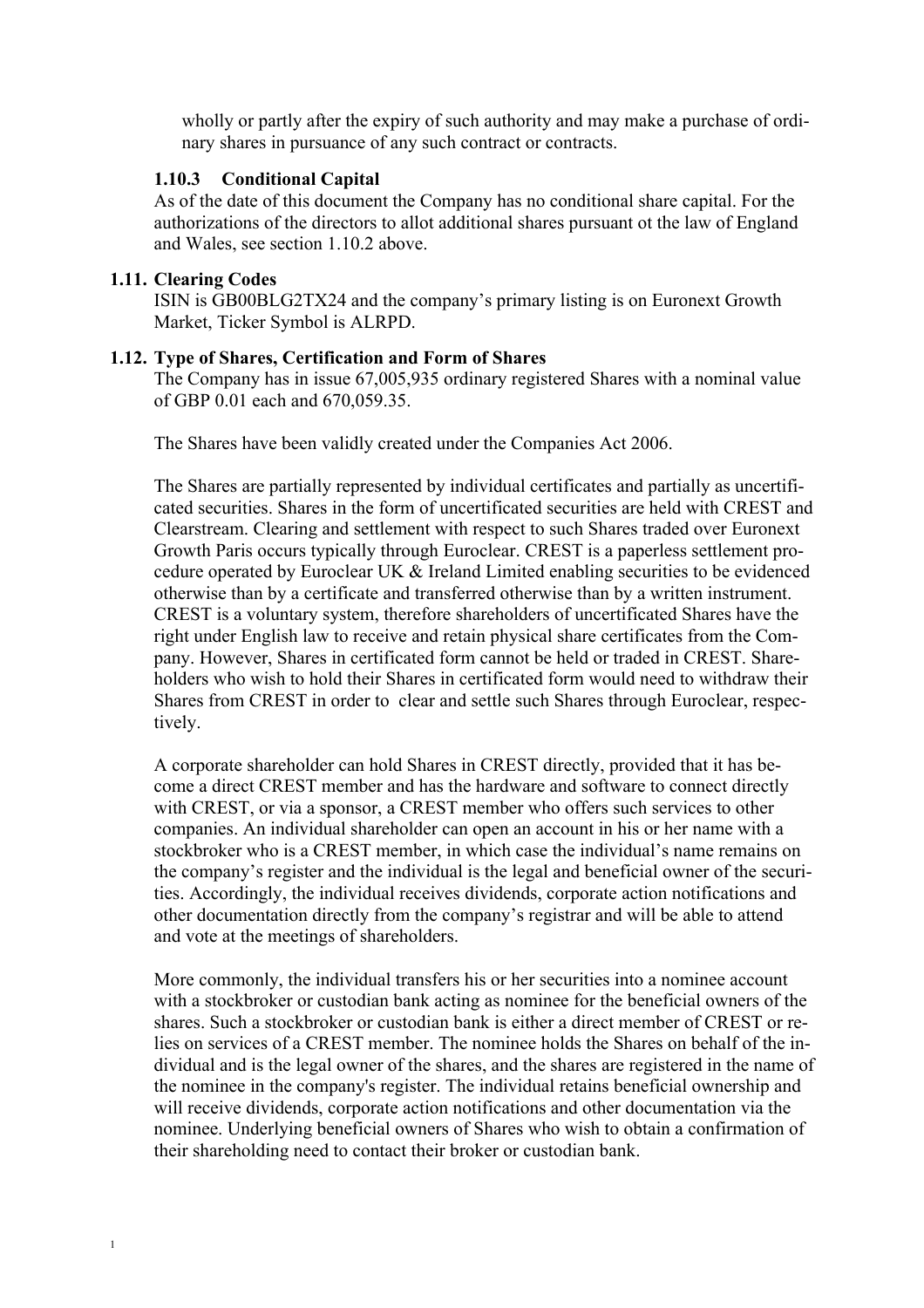## **1.13. Dividends and Dividend Policy**

#### **1.13.1 Dividend Policy and Restrictions**

The Company has no dividend policy at the date of this document. The Board will determine – pursuant to the Company's Articles - what, if any, dividends are to be distributed to shareholders from time to time taking into account the profitability and strategic direction of the Company, and such other matters as the Board may consider relevant. The Board has no restrictions on its ability to determine a dividend policy and there are no restrictions in place relating to the payment of dividends.

The Company has not paid any dividends since its incorporation on 11 January 2012. The Company will maintain a paying agent in Paris for the distribution of any dividends for as long as its Shares are listed on Euronext Growth Paris. The Company's paying agent in Paris is currently Financière d'Uzès.

#### **1.14. Voting Rights**

Subject to limitations of electronic trading platforms and custodian arrangements, each shareholder of the Company who holds fully paid Shares has the following rights as determined by the Articles of Association and the laws of England and Wales:

- (a) Right to attend and speak at general meetings;
- (b) Right to vote at a general meeting;
- (c) Right to receive dividends.

The rights attached to the Shares only apply to the shareholders listed in the company register For Shares in the form of uncertificated securities, the nominee will be registered in the company register and not the underlying beneficial owner. Therefore, only the nominee has the right to vote, attend meetings and receive dividends. The rights of the beneficial owners are thus derivative in nature. In practice, the underlying beneficial owners of Shares would normally be contacted by their broker or custodian bank with regard to matters communicated by the Company to its shareholders, such as with respect to shareholder meetings, dividends, etc.

The Company has only issued ordinary shares, and as such there are no preferences or restrictions that distinguish the shares in the company.

According to section 41 of the Company's Articles no voting rights attached to a share may be exercised at any general meeting unless all amounts payable to the Company in respect of that share have been paid. There are no additional voting restrictions applicable to the Shares under the laws of England and Wales.

Shareholders are entitled to appoint a proxy to exercise all or any of their rights to attend and to speak and vote on their behalf at the general meeting. A shareholder may appoint more than one proxy in relation to the general meeting provided that each proxy is appointed to exercise the rights attached to a different share or shares held by that shareholder. A proxy does not need to be a shareholder of the Company.

Subject to some specific cases where notice periods may vary including provisions of the Companies Act 2006 which require "special notice", the Directors may call a general meeting to obtain a vote of the members in the following circumstances with the requisite amount of notice: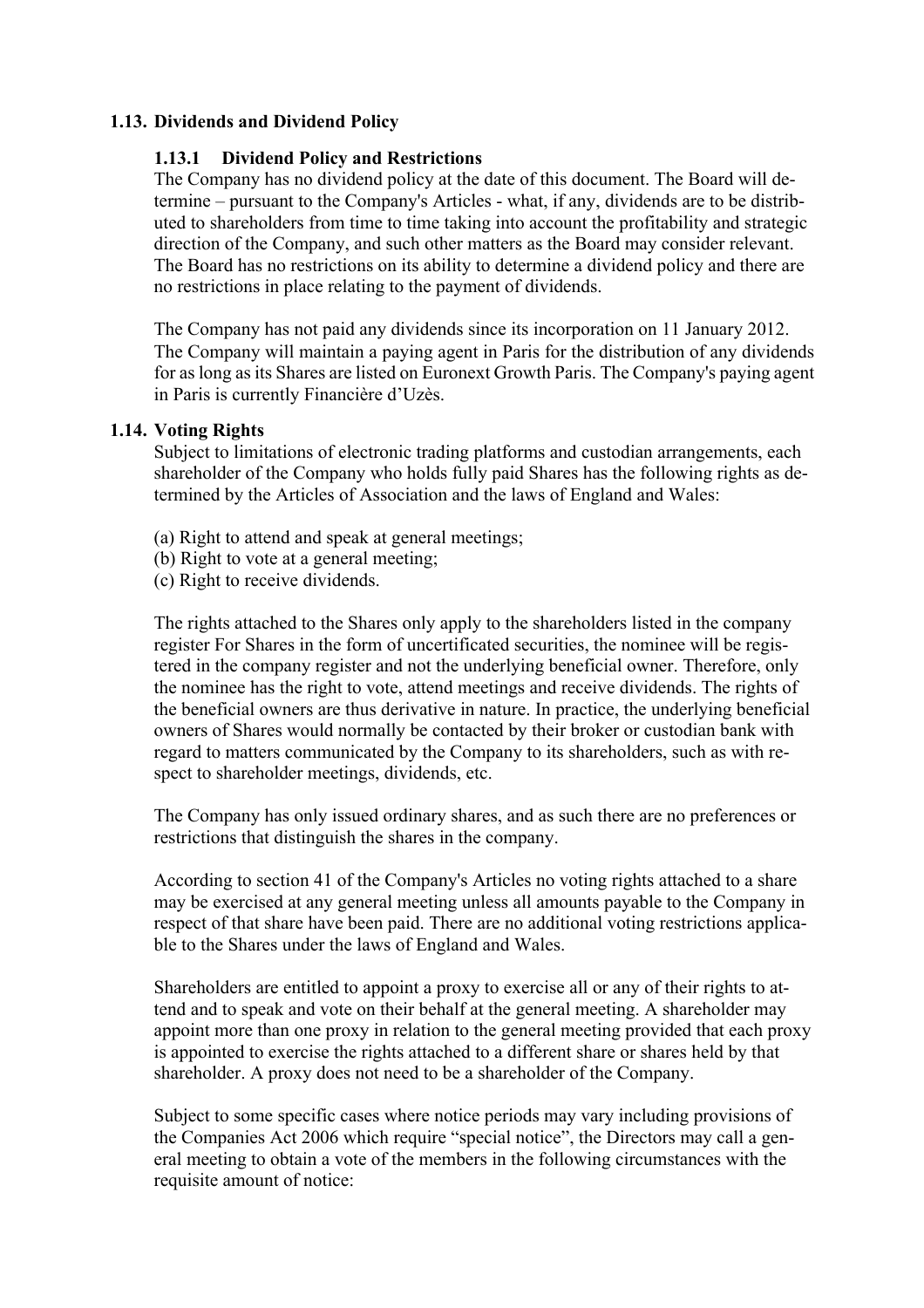(a) for an annual general meeting at least 21 clear days' notice;

(b) for any other general meeting other than an adjourned meeting, the directors must give shareholders at least 14 clear days' notice.

In the case where there are less than two directors, or one or more of the directors are unable or unwilling to call a general meeting, two shareholders may call such a meeting for the purpose of appointing one or more directors.

Ordinary Resolutions require a simple voting majority to be passed and Special Resolutions a voting majority of 75%, in each case with respect to votes cast at a shareholder's meeting.

#### **1.15. Restriction of Transfer of Shares and Lock-up**

As per the date of this document, there are no transfer restrictions or lock-up periods in the Company's Articles of Association or under the laws of England and Wales applicable with regard to the Shares (unless voluntarily by shareholders).

#### **Special Provisions**

As per the date of this document, there are no special provisions pursuant to the Company's Articles that differ from the laws of England and Wales in respect of changes to capital and the rights attached to the individual types of shares, other than as set out above.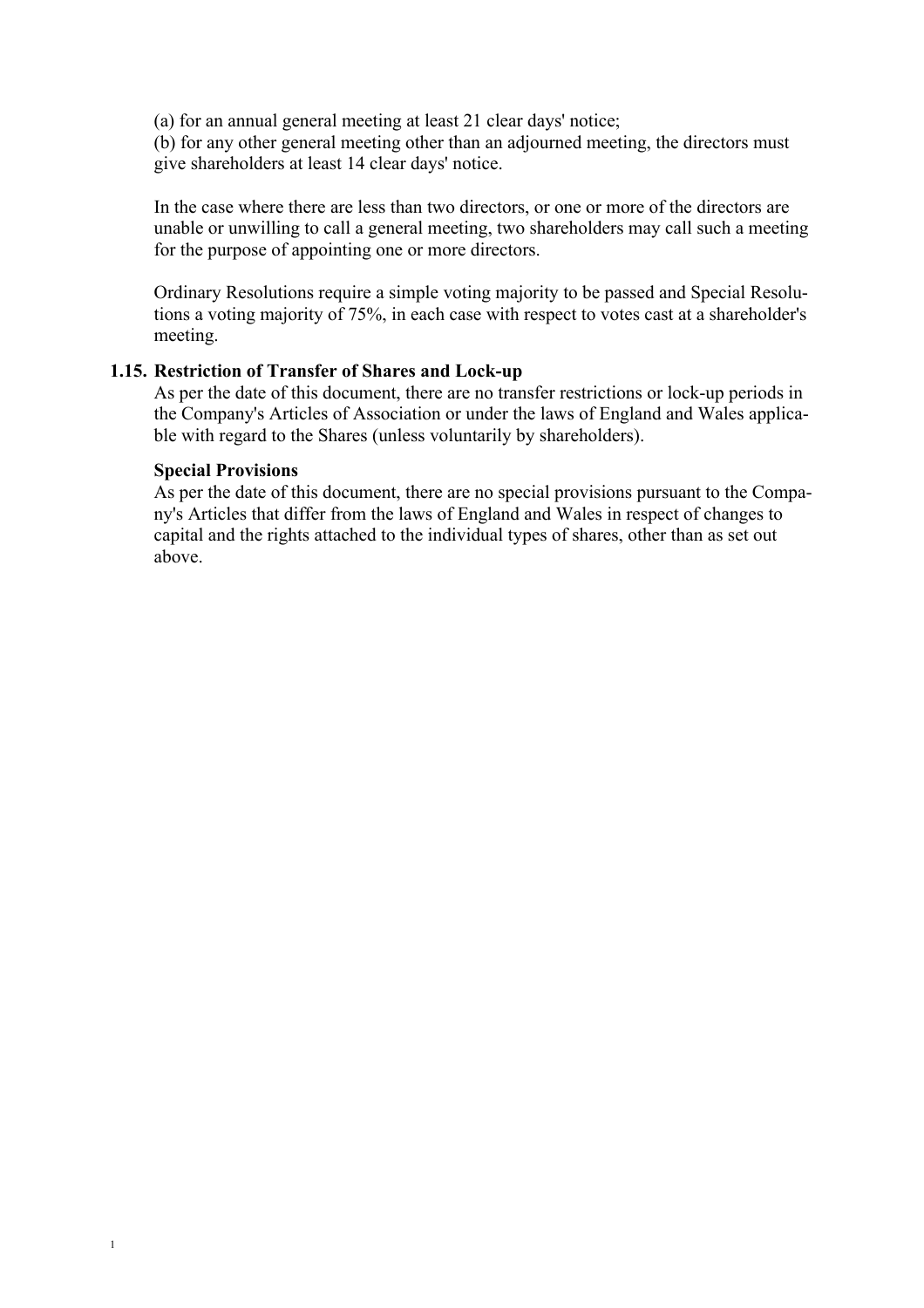# **2. TAXATION**

# **2.1. Taxation in the United Kingdom**

*The following summary includes a description of the current tax position of Shareholders who are resident or ordinarily resident in the United Kingdom for tax purposes and holding ordinary Shares beneficially as investments. The statements below are intended only as a general guide and do not constitute advice to any shareholder on his personal tax position and may not apply to certain classes of investor who may be subject to special rules (such as dealers in securities, insurance companies, charities, collective investment schemes or pension providers). The comments are based on current legislation and H.M. Revenue & Customs, the department responsible for the collection of taxes in the United Kingdom, practice at the date of this document. Any investor who is in doubt as to their tax position or who is subject to taxation in a jurisdiction other than the United Kingdom, should consult his or her own professional advisers immediately. Shareholders should note that the levels and bases of, and relief from, taxation may change and that changes may affect benefits of investment in the Company. This summary is not exhaustive and does not generally consider tax relief or exemptions.*

# **2.1.1 Taxation of Dividends**

The Company will not be required to withhold tax at source when paying a dividend to UK tax resident individuals or companies. A United Kingdom resident individual shareholder will not generally pay tax on the first GBP 5,000 of dividends that they receive in a tax year. Above this allowance the tax a United Kingdom resident individual shareholder will pay depends on which Income Tax band they are in. The current dividend tax rates for the year end 5 April 2018 are as follows:

- Basic Rate: 7.5%
- Higher Rate: 32.5%
- Additional rate: 38.1%

Subject to certain exceptions, a Shareholder which is a company resident for tax purposes in the United Kingdom and which receives a dividend paid by another company resident for tax purposes in the United Kingdom will not generally have to pay corporation tax in respect of it.

Persons who are not resident in the United Kingdom should consult their own tax advisers concerning their tax liabilities on dividends received from the Company.

# **2.1.2 Taxation of Capital Gains**

If a Shareholder disposes of any or all of his ordinary Shares in the Company he may incur a liability to tax on chargeable gains depending upon the Shareholder's particular circumstances and subject to any available exemptions and reliefs. Companies are entitled to indexation allowance which may also reduce the chargeable gain.

## **2.1.3 Other Taxes**

The transfer of shares in the secondary market is generally subject to UK Stamp Duty Reserve Tax (**SDRT**). A purchase on Euronext Growth Paris of Shares in the form of uncertificated securities that are held with CREST and Clearstream and that are cleared and settled through Euroclear, currently triggers SDRT of 0.5 percent. This stamp tax is charged fully to the buyer of the Shares, and the buyer is liable for the payment. The buyer's bank normally assumes the responsibility for the required registration with the HM Revenue and Customs (HMRC), the tax, payments and customs authority of the United Kingdom and the correct deduction and reporting of the tax on behalf of its customer. Certain transfers and purchases are normally exempt from SDRT, such as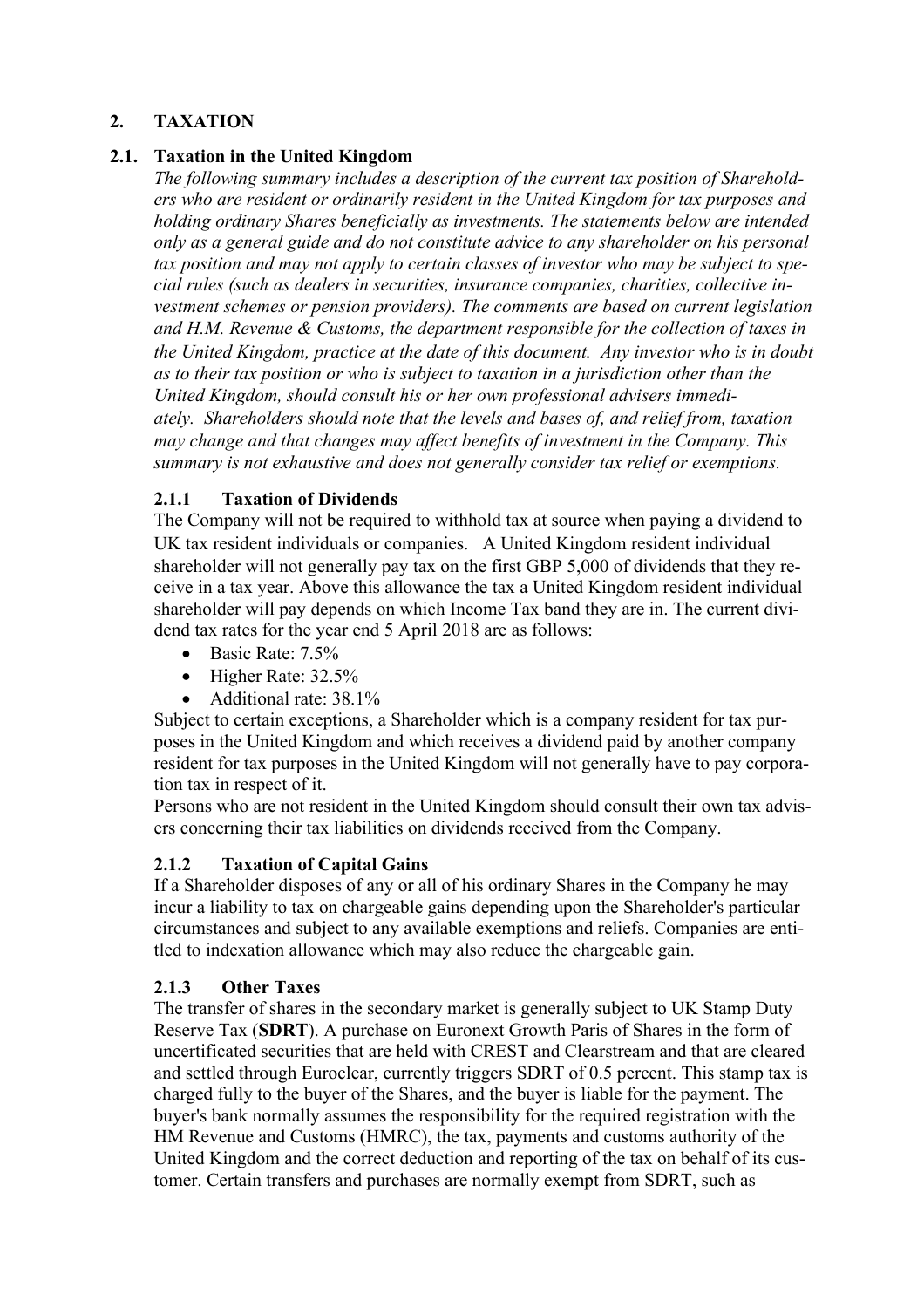qualifying transfers between recognized intermediaries and clearing houses or purchases by UK registered charities. Transfers of certificated Shares are subject to a stamp duty of 0.5 per cent, when the transaction value exceeds GBP 1,000.

1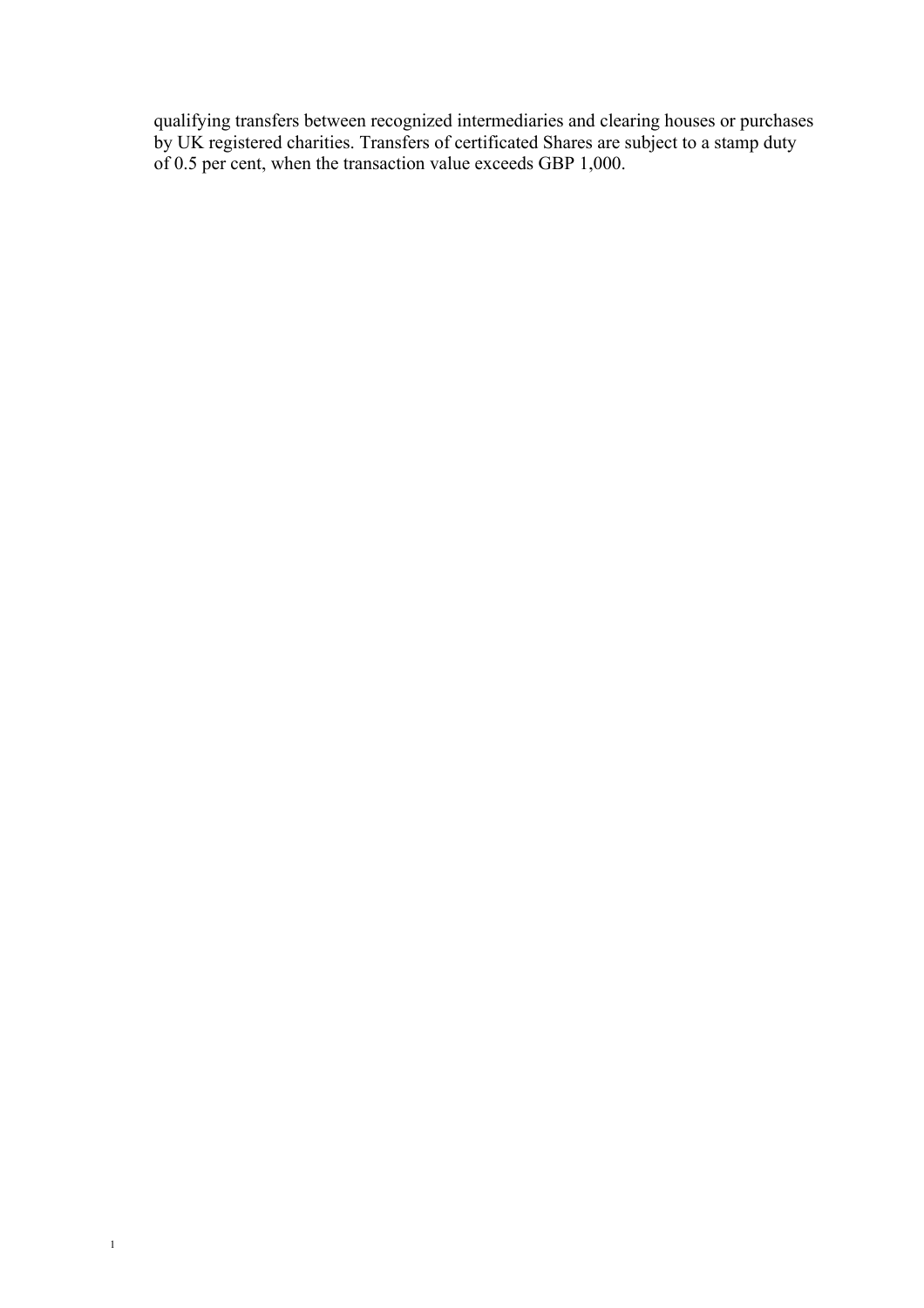## **2.2. Paying Agent**

As long as the Shares are listed on the Euronext Growth Paris, the Company will maintain a principal paying agent in Paris. The Company's paying agent in Paris is Financière d'Uzès.

## **2.3. Information Policy**

Copies of the Company's Articles of Association as well as the Company's annual reports for the past three years are available at the offices of Rapid Nutrition PLC at Kemp House 152-160 City Road London EC1V 2NX (telephone number: +44 20 3239 2561; email: info@rnplc.com) during regular business hours.

## **2.4. Notices**

According to the Company's Articles of Association and the statutory law of England and Wales, notices to Shareholders are validly made via registered mail to the nominee registered address in the United Kingdom.

Publications in connection with the listing of the Shares are made in compliance with the applicable Listing Rules of Euronext Growth Paris. Significant changes to the information contained in this document occurring until the first trading day of the New Shares at Euronext Growth Paris will be published via an official notice with Euronex Growth Paris. The Company publishes financial information and press releases in the electronic media and on its website at http://www.rnplc.com/.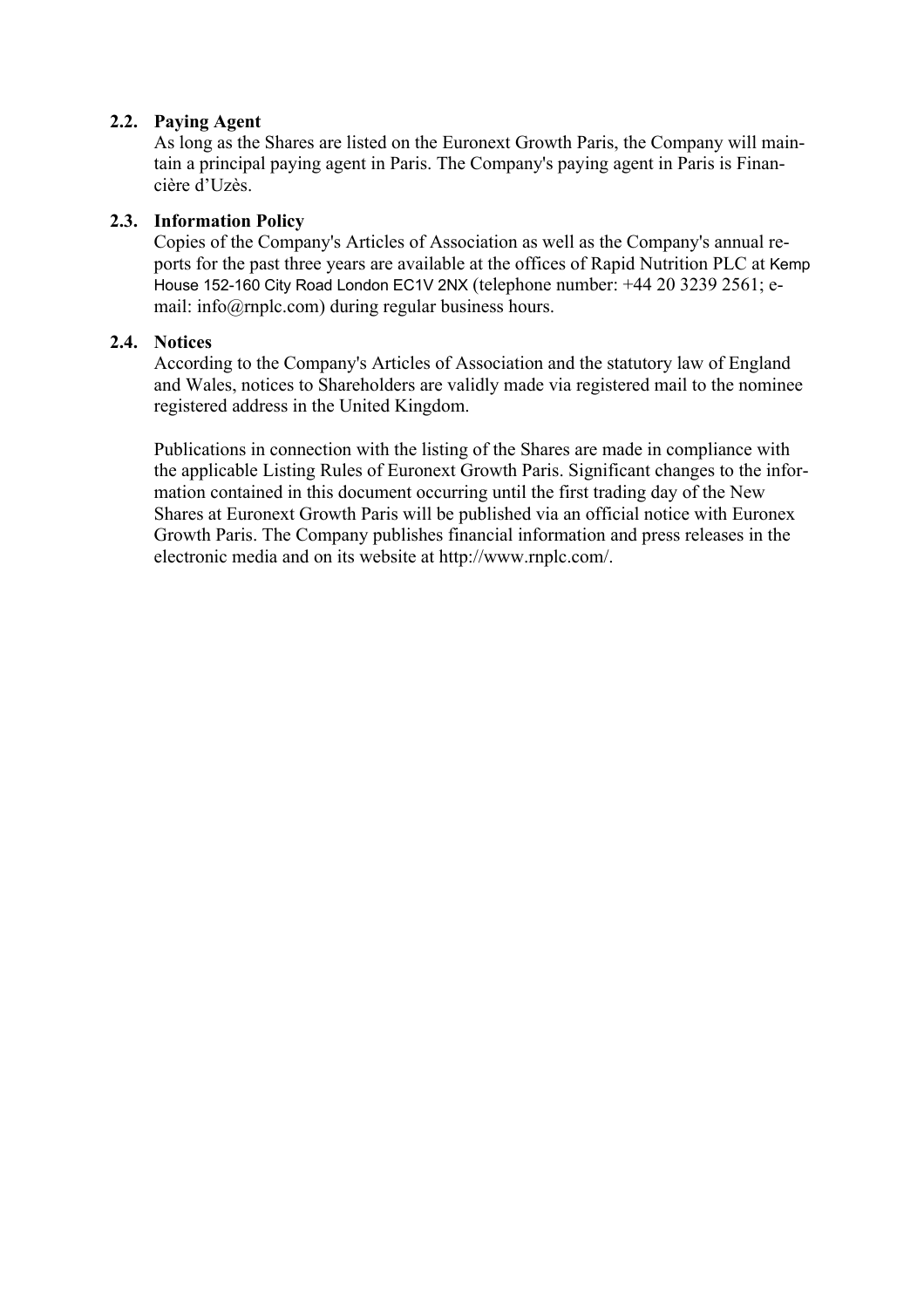# **3. GLOSSARY OF DEFINED TERMS**

| Act                              | means the Companies Act 1985 (as amended) and the Companies<br>Act 2006 of the United Kingdom to the extent in force.                                                                                                                                                                                                                             |
|----------------------------------|---------------------------------------------------------------------------------------------------------------------------------------------------------------------------------------------------------------------------------------------------------------------------------------------------------------------------------------------------|
| Articles                         | means the Company's articles of association as amended.                                                                                                                                                                                                                                                                                           |
| <b>ASIC</b>                      | Australian Securities and Investments Commission.                                                                                                                                                                                                                                                                                                 |
| <b>AUD</b>                       | means the lawful currency of Australia.                                                                                                                                                                                                                                                                                                           |
| Australian Corpora-<br>tions Act | means Corporations Act 2001 of the Commonwealth of Australia.                                                                                                                                                                                                                                                                                     |
| Board                            | means the Board of Directors of the Company.                                                                                                                                                                                                                                                                                                      |
| <b>CHF</b>                       | means the lawful currency of Switzerland.                                                                                                                                                                                                                                                                                                         |
| Company                          | means Rapid Nutrition PLC.                                                                                                                                                                                                                                                                                                                        |
| <b>CREST</b>                     | means the settlement system and central securities depository for<br>the UK operated by Euroclear UK & Ireland Limited.                                                                                                                                                                                                                           |
| <b>DCF</b>                       | means discounted cash flow.                                                                                                                                                                                                                                                                                                                       |
| Director                         | means a member of the Board of Directors of the Company.                                                                                                                                                                                                                                                                                          |
| <b>EEA</b>                       | means the European Economic Area.                                                                                                                                                                                                                                                                                                                 |
| <b>EMEA</b>                      | means Europe, the Middle East and Africa.                                                                                                                                                                                                                                                                                                         |
| <b>EUR</b>                       | means the lawful currency of the Member States of the European<br>Communities that have adopted the Euro as its lawful currency in<br>accordance with legislation of the European Community relating to<br>the Economic and Monetary Union.                                                                                                       |
| <b>Exempt Investors</b>          | means an investors who fall within one or more of the categories<br>of investors under section 708 of the Australian Corporations Act<br>to whom an offer may be made without disclosure under Part 6D.2<br>of the Australian Corporations Act and are "wholesale clients" for<br>the purpose of section 761G of the Australian Corporations Act. |
| <b>FDA</b>                       | means US Food and Drug Administration.                                                                                                                                                                                                                                                                                                            |
| <b>FSMA</b>                      | means Financial Services and Markets Act 2000 of the United<br>Kingdom.                                                                                                                                                                                                                                                                           |
| <b>GMP</b>                       | means Good Manufacturing Practice.                                                                                                                                                                                                                                                                                                                |
| Group                            | means the Company and its wholly owned subsidiary Rapid Nutri-<br>tion Pty Ltd, Australia.                                                                                                                                                                                                                                                        |
| Group Companies                  | means the companies of the Group.                                                                                                                                                                                                                                                                                                                 |
| <b>IFRS</b>                      | means International Financial Reporting Standards as adopted by<br>the European Union.                                                                                                                                                                                                                                                            |
| <b>Initial Price</b>             | means the initial trading price for the Shares.                                                                                                                                                                                                                                                                                                   |
| Listing                          | means the listing the New Shares of the Company according to the<br>International Reporting Standard of Euronext Growth Paris.                                                                                                                                                                                                                    |
| <b>Listing Rules</b>             | means the Listing Rules of Euronext Growth Paris.                                                                                                                                                                                                                                                                                                 |
| <b>PLC</b>                       | mean a public limited company incorporated under the laws of<br>England and Wales.                                                                                                                                                                                                                                                                |
| Prospectus Di-<br>rective        | means Directive 2003/71/EC and amendments thereto, including<br>the 2014 Amending Directive.                                                                                                                                                                                                                                                      |
| <b>PSC</b> Register              | means register of people with significant control pursuant to the<br>Companies Act 2006.                                                                                                                                                                                                                                                          |